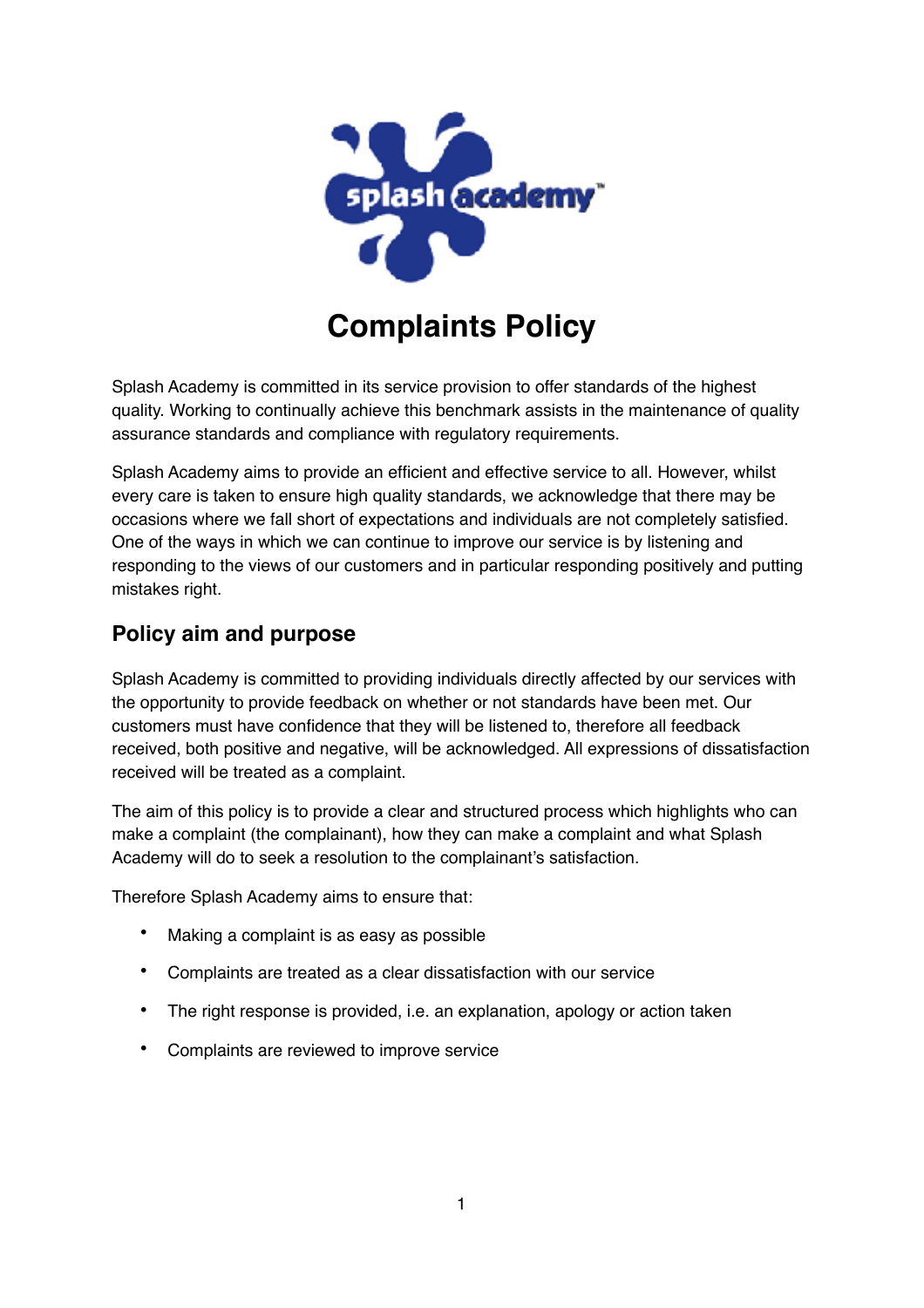# **Definition of a complaint**

A complaint is an expression of dissatisfaction about the standard of service, actions or lack of action by Splash Academy, affecting an individual customer or a group of customers. Dissatisfaction may be associated with the service provided or with the way an individual perceives to have been treated by a Splash Academy member of staff, which may or may not be justified or associated with professional misconduct.

## **Equality of access and treatment**

Through publication of this policy on the Splash Academy website, individuals can access information about complaints procedures. We are committed to ensuring all individuals have equal access to this information and the opportunity, where possible, to communicate with us in any way.

#### **Who can make a complaint?**

Complaints can be made by an individual customer or group of customers (who have received, been adversely affected by or have witnessed the cause of dissatisfaction) or someone acting on behalf of the customer (referred to as third parties).

Third parties submitting a complaint on behalf of the complainant may only do so with written permission to represent the complainant and their interests.

In the first instance, complainants wishing to raise dissatisfaction about services provided by Splash Academy must address their concern directly with the centre contact. If the individual is dissatisfied with the outcome the centre contact will advise them of the next steps.

### **How to make a complaint**

#### **Informal process**

We recognise that most individuals who are dissatisfied will want a problem to be addressed as quickly as possible; therefore an informal approach is appropriate.

Our informal approach aims to resolve the concern quickly, keep matters low key and enable mediation between the complainant and the individual to whom the complaint has been directed.

The cause of dissatisfaction may be resolved immediately; we will aim to resolve the concern by providing an explanation, an apology or another desirable outcome.

If a concern cannot be satisfactorily resolved informally, the formal Awarding organisation complaints procedure should be followed. This will be given to the individual after failure to resolve as above.

#### **Monitoring and Review**